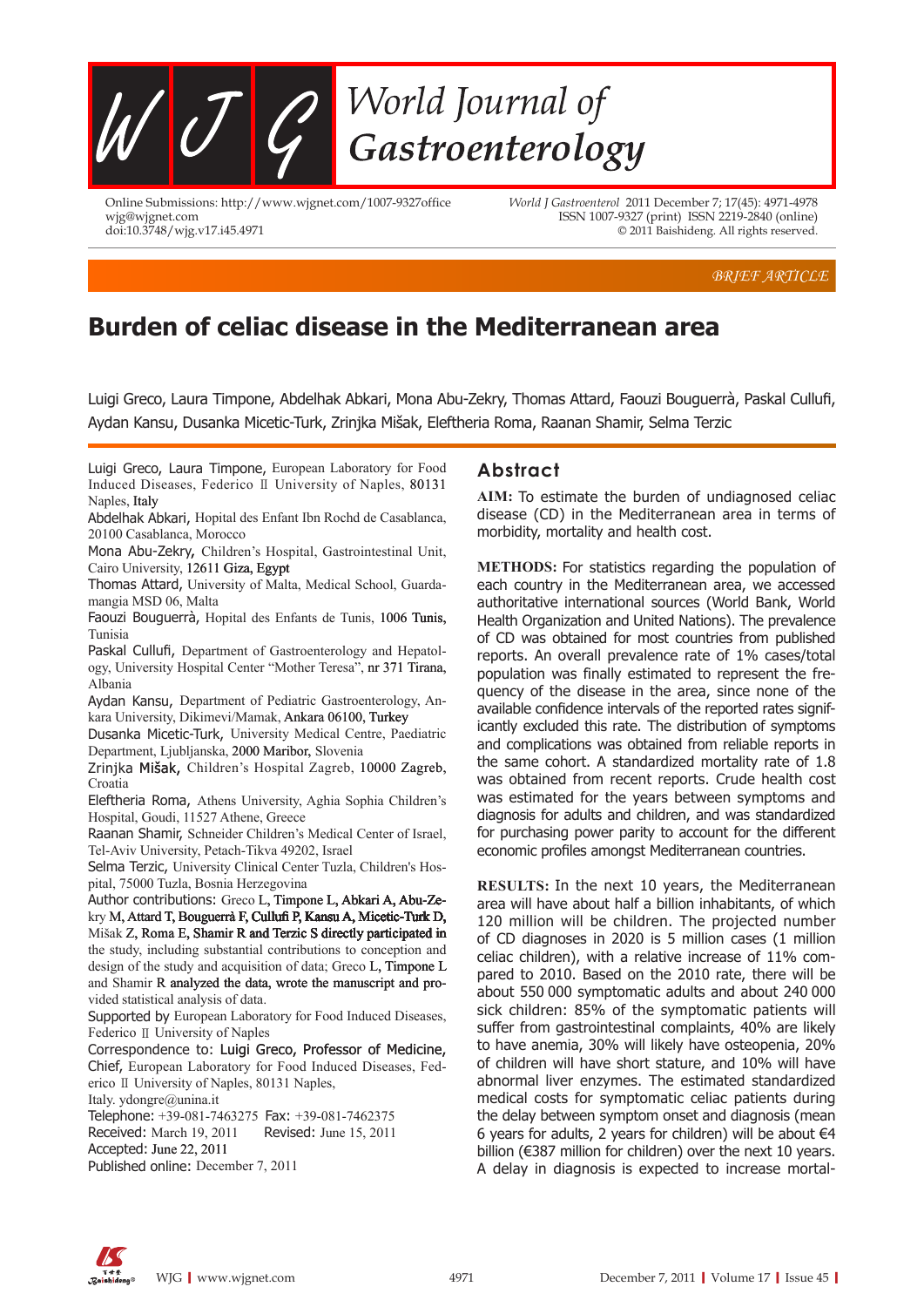ity: about 600 000 celiac patients will die in the next 10 years, with an excess of  $44.4\%$   $\kappa$  age- and sexmatched controls.

**CONCLUSION:** In the near future, the burden of CD will increase tremendously. Few Mediterranean countries are able to face this expanding epidemic alone.

© 2011 Baishideng. All rights reserved.

**Key words:** Pediatric�; Celiac disease; Short stature; Anemia; Osteopenia; Purchasing power parity; Standardized mortality rate; Mediterranean area

Peer reviewer: Ron Shaoul, MD, Director, Pediatric Gastroenterology and Nutrition Unit, Meyer Children's Hospital, Rambam Medical Center, PO Box 9602, Haifa 31096, Israel

Greco L, Timpone L, Abkari A, Abu-Zekry M, Attard T, Bouguerrà F, Cullufi P, Kansu A, Micetic-Turk D, Mišak Z, Roma E, Shamir R, Terzic S. Burden of celiac disease in the Mediterranean area. *World J Gastroenterol* 2011; 17(45): 4971-4978 Available from: URL: http://www.wjgnet. com/1007-9327/full/v17/i45/4971.htm DOI: http://dx.doi. org/10.3748/wjg.v17.i45.4971

### **INTRODUCTION**

Recent epidemiological studies show that the prevalence of celiac disease (CD) is underestimated not only in Europe, but also among the populations of Mediterranean regions such as the Middle East and North Africa<sup>[1-3]</sup>, where its prevalence is similar to that recently observed in Western countries<sup>[4]</sup>. Indeed, in these two regions, a very high prevalence of CD has recently been reported both in the general population and in at-risk groups $^{2}$ . These high frequencies are associated with the widespread consumption of wheat and barley<sup>[1,5]</sup> and the high frequency of the DR3-DQ2 CD-predisposing haplotypes in these populations $[6,7]$ . But these factors alone do not satisfactorily account for the spread of the CD epidemic in recent years<sup>[8,9]</sup>. The prevalence of CD among the general population varies from  $0.14\%$  to  $1.17\%$ <sup>[10-20]</sup>: 1%-1.3% in Turkey<sup>[10-12]</sup>, 0.6%-0.96% in Iran<sup>[13,14]</sup>, 0.5% in Egypt<sup>[15]</sup>, 0.6% in Tunisia and Israel<sup>[16-19]</sup>, and < 0.5% in Jordan, Lebanon and Kuwait<sup>[5,20]</sup>. Among high-risk groups [including patients with a positive family history, insulin-dependent diabetes mellitus (IDDM), thyroiditis] the prevalence of CD ranges from 2.4% to 44%, assessed by serological markers and biopsy<sup>[21-24]</sup>.

Egypt, and indeed all North African countries, were significant producers of wheat, and largely used barley for beer brewing; they were considered the "granary" of Romans for over 4 centuries. Bread, mostly made of wheat flour and called "the survival" in some local languages<sup>[1]</sup>, has been a staple food for thousands of years. Similarly, the widespread use of couscous [from grossly milled durum wheat (*Triticum durum*)] dates back over 2000 years. But the use of wheat and other gluten-containing cereals is also increasing in the countries where it has been a staple for centuries<sup>[25,26]</sup>.

The diffusion of pasta across all the Mediterranean countries is relatively recent and stems from the industrial development of grain processing. Unfortunately, a side effect of this positive dispersal may be the enormous increase in gluten intolerance, which is at a truly epidemic level. CD is now a widespread public health problem that also involves the populations of developing countries, as well as China and India<sup>[27,28]</sup>. However, this epidemic is not fully recognized since a sizeable number of cases are neither diagnosed nor cared for. In many Mediterranean countries, few cases are diagnosed because of the low level of awareness, knowledge and skill to deal with the problem, the lack of diagnostic resources and the attribution of CD symptoms to other, similar, illnesses $^{[5,20]}$ . The low awareness of CD often leads to a delay in diagnosis, which contributes to an excess of medical costs (CD includes growth failure, infant malnutrition, gastrointestinal diseases, anemia and more than 20 associated symptoms and conditions) and mortality.

All partners taking part in this study agreed that, to date, the best available estimation of CD-associated medical cost was that reported by Long  $et al^{[29]}$ , and supported by Hershcovici *et al*<sup>[31]</sup>. The annual medical cost in the year preceding the diagnosis of CD, excluding diagnostic costs, was estimated to be \$5023/patient, \$1764 more than the cost of the same patients in the year after diagnosis<sup>[29]</sup>. In the four years preceding the diagnosis of symptomatic CD, the direct medical cost was estimated to be \$11 037/ patient. For a symptom- and age-matched control individual, not affected by CD, the cost after 4 years was estimated at \$7073, with a difference of \$3964 (about \$1000/patient per year). This difference is due to increased in-patients admissions, out-patient cost, laboratory tests, radiology, and office visits $[29]$ . The diagnosis of CD resulted in a 30% reduction in direct medical expenditure. A similar 30% reduction in direct medical costs after diagnosis of CD was reported by Green *et al*<sup>[30]</sup>; the mean medical expenditure decreased from \$8502 per capita to \$7133 for the 2 years after diagnosis of CD.

The CD epidemic is the largest epidemic of foodinduced permanent disease in the Euro-Mediterranean region. Very few countries of this region are able to face this expanding problem. The aim of this study was to estimate what the burden of CD will be in the near future, and how the CD epidemic will affect morbidity, mortality and health costs. We aim to provide stakeholders with a reliable prediction of the incoming picture of CD in the Mediterranean area, and so enable them to take action to face this epidemic.

### **MATERIALS AND METHODS**

### *Population statistics*

For statistics regarding each country in the Mediterra-

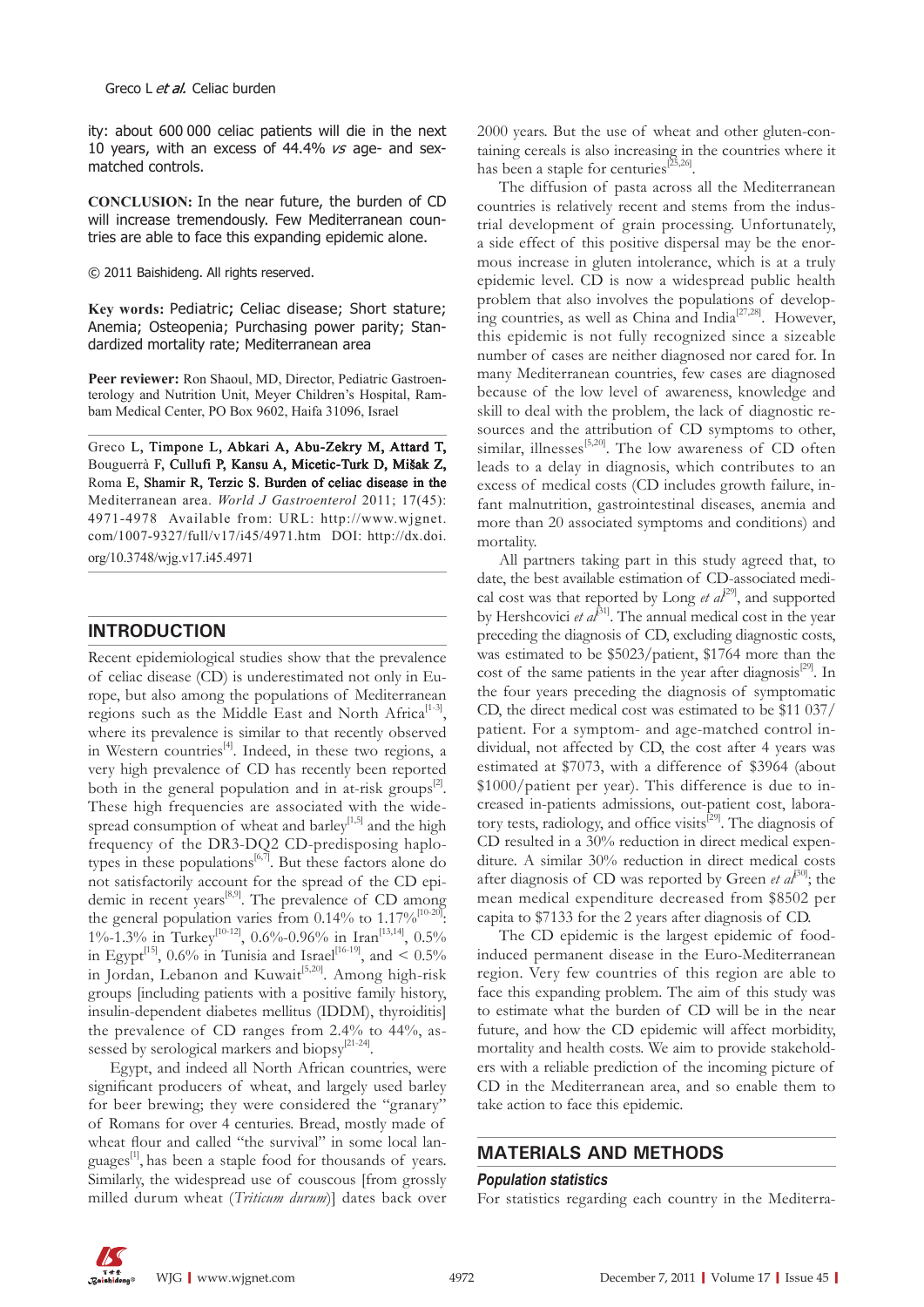nean area, we accessed authoritative international sources (World Bank, World Health Organization and United Nations). Population size, median age, number of children (0-14 years), population growth rate, birth rate, death rate, infant mortality rate and literacy were retrieved and validated across multiple sources. The projected population from 2010 to 2020 was computed by adopting the 2008 growth rate as a constant over the following decade because the predicted rate of change of the growth rate would have not significantly affected our estimate. The number of children was incremented yearly by the birth rate and corrected for the infant mortality rate although mortality from 1 to 14 years is minimal in all the countries included in this evaluation.

### *Celiac disease*

The prevalence of CD among the populations of Mediterranean countries, such as the Middle East and North Africa<sup>[1-3]</sup>, is similar to that recently observed in Western countries<sup>[4]</sup>. The prevalence of CD among the general population varies from 0.14% to 1.17%<sup>[10-20]</sup>: 1%-1.3% in Turkey<sup>[10-12]</sup>, 0.6%-0.96% in Iran<sup>[13,14]</sup>, 0.5% in Egypt<sup>[15]</sup>,  $0.6\%$  in Tunisia and Israel<sup>[16-19]</sup>, and < 0.5% in Jordan, Lebanon and Kuwait<sup>[5,20]</sup>. An overall prevalence rate of 1% cases/total population was finally estimated to better represent the frequency of the disease in the area, since none of the available confidence intervals of the reported rates significantly excluded this 1% rate. The rate of symptomatic *vs* asymptomatic patients was obtained from several reliable reports from the  $area^{[3,9,10,17]}$ . In summary, 85% of symptomatic patients are likely to suffer from gastrointestinal symptoms, which include diarrhea, abdominal pain, vomiting, irritable bowel, and gastritis<sup>[5,13,20,32-37]</sup>. Among the non-gastrointestinal complaints, the available estimates suggest 20% of children plants, the available estimates suggest  $20.7$  of  $\alpha$  comments are affected by short stature<sup>[5,20,33-35,37</sup>], 40% of all cases are affected by anemia<sup>[5,20,32,36,37]</sup>, 30% are afflicted by osteopenia<sup>[32,33,35,37]</sup>, and 10% by abnormal liver enzymes<sup>[37,38]</sup>.

Mortality has been reported in excess of 1.8 compared to age- and sex-matched controls<sup>[31,39,40]</sup>. The risk of cancer in undiagnosed adults is significantly increased and the mortality is almost doubled in the total cohort of affected persons compared with the general population $[41,44]$ .

### *Crude medical costs*

Crude health costs were estimated for the years between symptoms and diagnosis only for symptomatic adults and children, and were standardized for purchasing power parity (PPP) to account for the different economic profile among Mediterranean countries. Since gross national product is different across countries, the PPP is based on the law of one price; in the absence of transaction costs, identical goods will have the same price in different markets. The PPP equalizes the purchasing power of different currencies for a given basket of goods, thereby providing a standardized estimate of cost across countries.

We assume that the cohort of CD without symptoms does not increase the average medical cost compared

|                | Table 1 Excess need of health resources before the diagnosis of |  |  |  |
|----------------|-----------------------------------------------------------------|--|--|--|
| celiac disease |                                                                 |  |  |  |

|                          | $\boldsymbol{n}$ | Adult cost $(\epsilon)$ | $\boldsymbol{n}$ | Child cost $(\epsilon)$ |
|--------------------------|------------------|-------------------------|------------------|-------------------------|
| In-patient admission     | $\mathcal{D}$    | 9818                    |                  | 2254                    |
| Out-patient admission    |                  | 879                     |                  | 586                     |
| Medical consultations    | 3                | 100                     | 3                | 150                     |
| Specialist consultations | $\mathcal{D}$    | 150                     |                  | 50                      |
| Lab test                 |                  | 446                     |                  | 297                     |
| Total per patient        |                  | 11 393                  |                  | 3337                    |

to non CD individuals (but this should also be revised, since a significant number of patients identified by screening had a posteriori clinical symptoms). Therefore, medical costs are estimated only for 1:7 adults and 1:5 children with CD symptoms.

For each individual adult we assigned (on the basis of the reports cited and the clinical experience of the study partners), a minimal period of 6 years of delay between symptom onset and diagnosis of the disease<sup>[45,46]</sup>, while this delay was two years for each assigned child with  $CD^{[9,20]}$ . During that period an adult with CD required, in excess of age- and sex-matched controls, at least: 2 inpatient admissions, 1 out-patient admission, 3 primary medical consultations, 2 specialized consultations, and 4 laboratory tests. Similarly, children needed at least: 1 inpatient admission and 1 out-patient admission, 3 medical consultations, 1 specialized consultation and 2 laboratory tests (Table 1).

### *Estimated medical costs*

The costs of health services were estimated based on the 2007 costs of the Italian National Health Service (NHS) which is similar to that of several European countries. We summed the total costs of the medical services required for each child or adult patient to obtain a standardized cost/per patient before the diagnosis of CD was made (Table 1). In this way, we obtained an estimation of the financial load (only for medical expenses) of symptomatic patients. The estimated cost according to the Italian NHS was then standardized for each country according to its PPP index. The total load of medical expenses for each country was calculated by multiplying the individual cost by the number of symptomatic patients estimated (adults and children).

### *Summary of reference data*

(1) CD prevalence =  $1\%$ ; incidence: new cases/year estimated at 1% of the live births, corrected for infant mortality rate;  $(2)$  symptomatic adults: 1 of every 7 cases, children 1:5 cases; (3) mortality of the total CD cohort: standardized mortality rate 1.8 compared to age- and sex-matched population; (4) delay between symptoms and diagnosis: adults 6 years, children 2 years; (5) associated conditions: 10%-15% of the total cohort - autoimmune disorders 30% (Turkey 1.9%, Iran 33%) and IDDM 10% (6.7%-18.5%); (6) complications: 16% of symptomatic CD patients; and (7) non gastrointestinal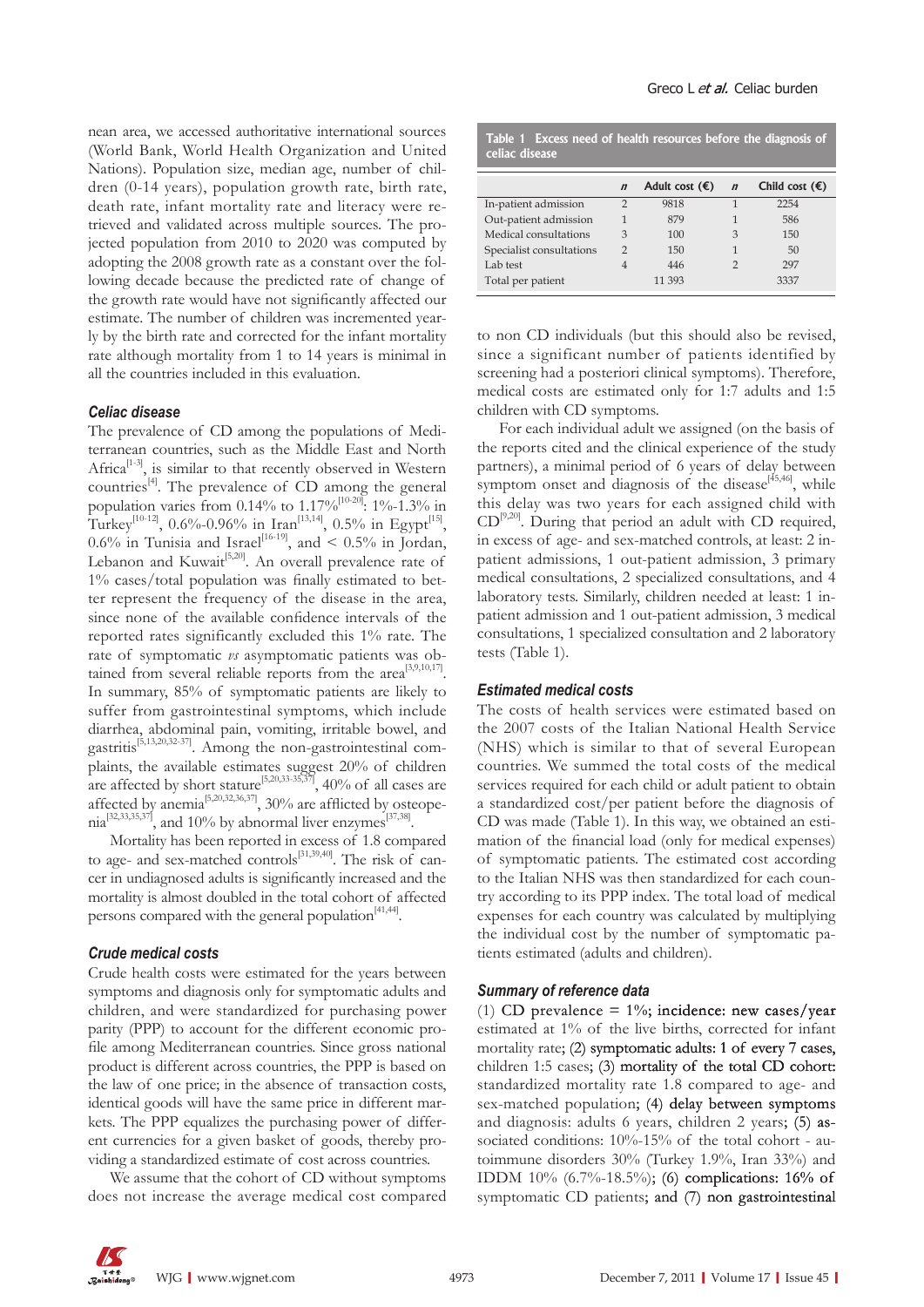### Greco L et al. Celiac burden

|  |  |  | Table 2 Populations now and after 10 years |  |  |  |
|--|--|--|--------------------------------------------|--|--|--|
|--|--|--|--------------------------------------------|--|--|--|

|          | Population    | Children 0-14 |      | Median age (yr) Population growth rate (%) Children 0-14 in 10 yr Total population in 10 yr |               |               |
|----------|---------------|---------------|------|---------------------------------------------------------------------------------------------|---------------|---------------|
| Albania  | 3 6 19 7 78   | 853 883       | 29.9 | 0.5                                                                                         | 901 667       | 3 822 345     |
| Algeria  | 33 769 669    | 8 878 665     | 26.6 | 1.2                                                                                         | 9 9 9 5 6 6   | 38 032 972    |
| Bosnia   | 4 590 310     | 673 770       | 39.8 | 0.3                                                                                         | 696 962       | 4748317       |
| Cyprus   | 792 604       | 154 445       | 35.5 | 1.7                                                                                         | 182 623       | 937 214       |
| Croatia  | 4 4 9 1 5 4 3 | 708 683       | 41   | $-0.1$                                                                                      | 705 006       | 4 4 68 2 42   |
| Egypt    | 81 713 517    | 25 983 672    | 24.8 | $\overline{2}$                                                                              | 31 776 575    | 99 931 053    |
| France   | 64 057 790    | 11 894 698    | 39.4 | 0.5                                                                                         | 12 564 088    | 67 662 729    |
| Greece   | 10 722 816    | 1 531 606     | 41.8 | 0.1                                                                                         | 1551169       | 10 859 777    |
| Israel   | 7 112 359     | 1 989 312     | 29.1 | 1.7                                                                                         | 2 3 4 7 8 6 9 | 8 3 9 4 3 0 3 |
| Italy    | 58 126 212    | 7870226       | 43.3 | $\overline{0}$                                                                              | 7833314       | 57 853 596    |
| Lebanon  | 3 971 941     | 1 0 3 2 8 8 8 | 29.3 | 1.1                                                                                         | 1 1 5 3 0 9 6 | 4 4 3 4 1 9 7 |
| Libya    | 6 173 579     | 2 048 548     | 23.9 | 2.2                                                                                         | 2539599       | 7 653 427     |
| Malta    | 403 532       | 66 112        | 39.5 | 0.4                                                                                         | 68 805        | 419 967       |
| Morocco  | 34 343 219    | 10 473 478    | 25   | 1.1                                                                                         | 11 683 138    | 8 309 775     |
| Syria    | 19 747 586    | 7 146 569     | 21.7 | $\overline{2}$                                                                              | 8 7 1 6 7 5 4 | 24 086 361    |
| Slovenia | 2 007 711     | 273 464       | 41.5 | $\boldsymbol{0}$                                                                            | 273 655       | 2 009 117     |
| Spain    | 40 525 002    | 5 864 419     | 41.1 | 0.1                                                                                         | 5 906 780     | 40 817 729    |
| Tunisia  | 10 383 577    | 2 4 1 3 4 8 4 | 29.2 | $\mathbf{1}$                                                                                | 2 660 713     | 11 447 236    |
| Turkey   | 71 892 807    | 17 545 890    | 27.7 | 1.3                                                                                         | 19 965 025    | 81 805 009    |
| Mediter  | 458 445 552   | 107 403 812   | 33.2 | 0.9                                                                                         | 121 526 405   | 507 693 365   |

### **Table 3 Prevalence of celiac disease in the next 10 years<sup>1</sup>**

|               | <b>Estimated</b><br>celiacs today | <b>Estimated</b><br>celiac children<br>today at 1% | <b>Projected</b><br>prevalence of<br>CD in next<br>10 <sub>yr</sub> | Projected<br>celiac children<br>in next 10 yr |
|---------------|-----------------------------------|----------------------------------------------------|---------------------------------------------------------------------|-----------------------------------------------|
| Albania       | 36 198                            | 8539                                               | 38 223                                                              | 9017                                          |
| Algeria       | 337 697                           | 88787                                              | 380 330                                                             | 99 996                                        |
| Bosnia        | 45 903                            | 6738                                               | 47483                                                               | 6970                                          |
| Cyprus        | 7926                              | 1544                                               | 9372                                                                | 1826                                          |
| Croatia       | 44 915                            | 7087                                               | 44 682                                                              | 7050                                          |
| Egypt         | 817 135                           | 259 837                                            | 999 311                                                             | 317766                                        |
| France        | 640 578                           | 118 947                                            | 676 627                                                             | 125 641                                       |
| Greece        | 107 228                           | 15 3 16                                            | 108 598                                                             | 15 5 12                                       |
| <b>Israel</b> | 71 1 24                           | 19893                                              | 83 943                                                              | 23 479                                        |
| Italy         | 581 262                           | 78 702                                             | 578 536                                                             | 78 333                                        |
| Lebanon       | 39719                             | 10329                                              | 44 342                                                              | 11 531                                        |
| Libya         | 61 736                            | 20 485                                             | 76 534                                                              | 25 3 96                                       |
| Malta         | 4035                              | 661                                                | 4200                                                                | 688                                           |
| Morocco       | 343 432                           | 104 735                                            | 383 098                                                             | 116831                                        |
| Syria         | 197476                            | 71 466                                             | 240 864                                                             | 87168                                         |
| Slovenia      | 20 077                            | 2735                                               | 20 091                                                              | 2737                                          |
| Spain         | 405 250                           | 58 644                                             | 408 177                                                             | 59 068                                        |
| Tunisia       | 103836                            | 24 1 35                                            | 114 472                                                             | 26 607                                        |
| Turkey        | 718 928                           | 175 459                                            | 818 050                                                             | 199 650                                       |
| Mediter       | 4 5 8 4 4 5 6                     | 1 074 038                                          | 5 0 7 6 9 3 4                                                       | 1 215 264                                     |
|               |                                   |                                                    |                                                                     |                                               |

<sup>1</sup>Population prevalence estimated at minimum rate of 1%. CD: Celiac disease.

symptoms: short stature 20% (only children), anemia 40% (20%-80%), osteopenia 30% (30%-50%), abnormal liver function 10% (Turkey 38%, Iran 25%)

# **RESULTS**

Table 2 shows the population growth, number of children aged 0-14 years and the predicted figures for the year 2020, calculated based on a constant growth rate. The Mediterranean area will have about half a billion individuals by the year 2020, more than 100 million of which will be children aged 0-14 years. This estimate is likely to be in the low range, since some countries with a large population are likely to grow at a higher rate than this estimate before the year 2010.

Table 3 shows the prevalence of CD in each country in 2010 and the predicted prevalence in 2020. Within 10 years, the Mediterranean area will have to face more than 5 million cases of CD, one million of which will be in children. The large majority will not have clear symptoms and their diagnosis and care will be significantly delayed. Among the adult CD population, about 550 000 will present symptoms, while only 240 000 out of the 1 million estimated celiac children will be symptomatic. Table 4 shows the estimated number of clinical complaints associated with the CD epidemic. It is likely that more than 48 000 children will be affected by growth failure, there will be 317 000 cases of anemia and 238 000 individuals will be afflicted with osteopenia. Table 5 shows the estimated financial burden of the CD epidemic. There is no scope for a detailed calculation of costs, which will be related more to the availability of and access to medical services than to the actual cost of the service, but these figures help to understand the financial burden of the undiagnosed disease. European countries may not be impressed by these estimates but, for several other Mediterranean countries, these predicted costs might be a consistent load to the gross national product. More than €4 billion is a prudent estimate; only crude medical costs are included, not individual or social cost.

Table 6 shows the estimated number of deaths in the celiac disease cohort and the excess of deaths compared to age- and sex-matched controls. At the present rate, there will be more than 250 000 CD-related deaths in the Mediterranean area in 2020.

# **DISCUSSION**

Celiac disease is a very common chronic disease that

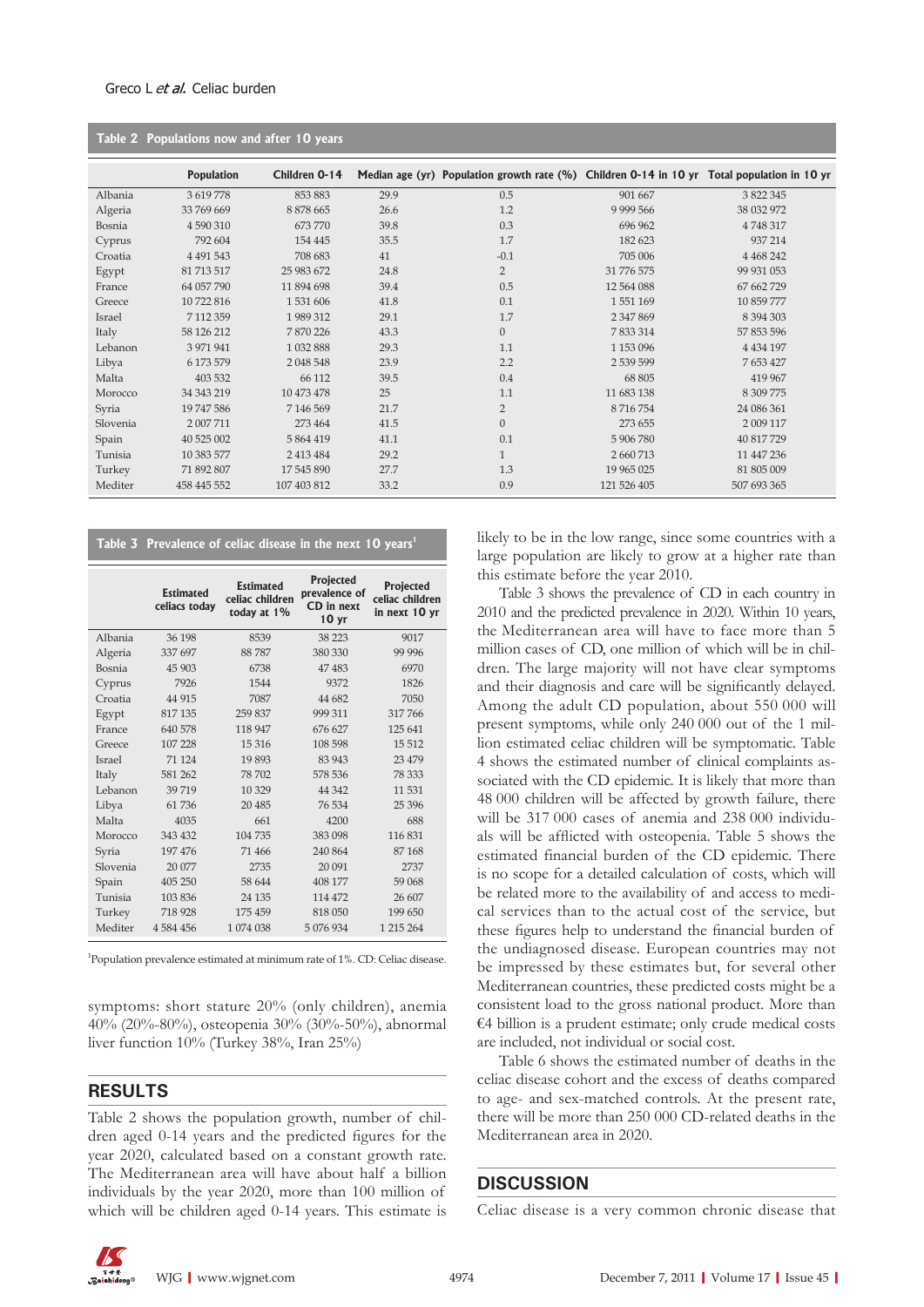**Symptomatic adults Symptomatic children Gastrointestinal** 

**Table 4 Symptoms and diseases associated with symptomatic cases**

|          | next 10 yr 1:7 | symptomatic cinterent sestionicstinal<br>next 10 yr 1:5 | symptoms | Anaemia | <b>Osteopenia</b> | Abnormal liver | Children with short stature |
|----------|----------------|---------------------------------------------------------|----------|---------|-------------------|----------------|-----------------------------|
| Albania  | 4172           | 1803                                                    | 5079     | 2390    | 1793              | 598            | 361                         |
| Algeria  | 40 048         | 19 9 9 9                                                | 51 040   | 24 019  | 18 014            | 6005           | 4000                        |
| Bosnia   | 5788           | 1394                                                    | 6104     | 2873    | 2154              | 718            | 279                         |
| Cyprus   | 1078           | 365                                                     | 1227     | 577     | 433               | 144            | 73                          |
| Croatia  | 5376           | 1410                                                    | 5768     | 2714    | 2036              | 679            | 282                         |
| Egypt    | 97 364         | 63 553                                                  | 136 779  | 64 3 67 | 48 275            | 16 092         | 12711                       |
| France   | 78 712         | 25 1 28                                                 | 88 264   | 41 536  | 31 152            | 10 3 84        | 5026                        |
| Greece   | 13 298         | 3102                                                    | 13 940   | 6560    | 4920              | 1640           | 620                         |
| Israel   | 8638           | 4696                                                    | 11 3 33  | 5333    | 4000              | 1333           | 939                         |
| Italy    | 71 458         | 15 6 67                                                 | 74 056   | 34 850  | 26 137            | 8712           | 3133                        |
| Lebanon  | 4687           | 2306                                                    | 5944     | 2797    | 2098              | 699            | 461                         |
| Libya    | 7305           | 5079                                                    | 10 5 27  | 4954    | 3715              | 1238           | 1016                        |
| Malta    | 502            | 138                                                     | 543      | 256     | 192               | 64             | 28                          |
| Morocco  | 38 038         | 23 36 6                                                 | 52 194   | 24 5 62 | 18 4 21           | 6140           | 4673                        |
| Syria    | 21 957         | 17434                                                   | 33 4 82  | 15756   | 11817             | 3939           | 3487                        |
| Slovenia | 2479           | 547                                                     | 2573     | 1211    | 908               | 303            | 109                         |
| Spain    | 49 873         | 11 8 14                                                 | 52 433   | 24 675  | 18 50 6           | 6169           | 2363                        |
| Tunisia  | 12 5 52        | 5321                                                    | 15 193   | 7149    | 5362              | 1787           | 1064                        |
| Turkey   | 88 343         | 39 930                                                  | 109 032  | 51 309  | 38 4 82           | 12827          | 7986                        |
| Mediter  | 551 667        | 243 053                                                 | 675 512  | 317888  | 238 416           | 79 472         | 48 611                      |

|  | Table 5 Excess cost of undiagnosed symptomatic celiac patients |  |
|--|----------------------------------------------------------------|--|
|  |                                                                |  |

|          | <b>Purchasing power</b><br>parity | <b>Standardized cost</b><br>for an adult in 6 yr<br>of delay, $\epsilon$ | <b>Standardized cost</b><br>for a child in 2 yr<br>of delay, $\epsilon$ | Total cost for adults in Total cost for children<br>the next 10 yr, $\epsilon$ | in the next 10 yr, $\epsilon$ | Total cost of<br>symptomatic in the next<br>10 yr, € |
|----------|-----------------------------------|--------------------------------------------------------------------------|-------------------------------------------------------------------------|--------------------------------------------------------------------------------|-------------------------------|------------------------------------------------------|
| Albania  | 7.164                             | 2804                                                                     | 821                                                                     | 11 698 575                                                                     | 1 481 020                     | 13 179 595                                           |
| Algeria  | 6.869                             | 2688                                                                     | 787                                                                     | 107 662 164                                                                    | 15 748 296                    | 123 410 460                                          |
| Bosnia   | 7.361                             | 2881                                                                     | 844                                                                     | 16 673 654                                                                     | 1 176 265                     | 17849919                                             |
| Cyprus   | 17.7                              | 6928                                                                     | 2029                                                                    | 7468819                                                                        | 741 246                       | 8 210 065                                            |
| Croatia  | 28.54                             | 11 171                                                                   | 3272                                                                    | 60 057 866                                                                     | 4 613 886                     | 64 671 751                                           |
| Egypt    | 6.123                             | 2396                                                                     | 702                                                                     | 233 320 214                                                                    | 44 609 799                    | 277 930 013                                          |
| France   | 33.68                             | 13 18 1                                                                  | 3861                                                                    | 1 037 513 563                                                                  | 97 017 277                    | 1 134 530 840                                        |
| Greece   | 29.88                             | 11 695                                                                   | 3426                                                                    | 155 520 664                                                                    | 10 627 416                    | 166 148 080                                          |
| Israel   | 28.39                             | 11 112                                                                   | 3255                                                                    | 95 985 202                                                                     | 15 284 247                    | 111 269 450                                          |
| Italy    | 29.11                             | 11 3 9 3                                                                 | 3337                                                                    | 814 080 086                                                                    | 52 279 538                    | 866 359 625                                          |
| Lebanon  | 14.23                             | 5568                                                                     | 1631                                                                    | 26 097 336                                                                     | 3761033                       | 29 858 369                                           |
| Libya    | 14.33                             | 5608                                                                     | 1643                                                                    | 40 966 178                                                                     | 8 342 757                     | 49 308 935                                           |
| Malta    | 23.58                             | 9230                                                                     | 2704                                                                    | 4 630 407                                                                      | 372 044                       | 5 002 450                                            |
| Morocco  | 4.604                             | 1802                                                                     | 528                                                                     | 68 540 194                                                                     | 12 332 575                    | 80 872 769                                           |
| Syria    | 4.7                               | 1839                                                                     | 539                                                                     | 40 388 186                                                                     | 9 3 9 3 1 5 6                 | 49 781 342                                           |
| Slovenia | 29.69                             | 11 619                                                                   | 3403                                                                    | 28 807 411                                                                     | 1862767                       | 30 670 178                                           |
| Spain    | 33.7                              | 13 189                                                                   | 3863                                                                    | 657 786 976                                                                    | 45 639 366                    | 703 426 342                                          |
| Tunisia  | 8.254                             | 3230                                                                     | 946                                                                     | 40 548 541                                                                     | 5 0 35 2 55                   | 45 583 796                                           |
| Turkey   | 12.48                             | 4883                                                                     | 1430                                                                    | 431 358 582                                                                    | 57 108 945                    | 488 467 527                                          |
| Mediter  | 17.92                             | 7012                                                                     | 2054                                                                    | 3 879 104 619                                                                  | 387 426 887                   | 4 266 531 506                                        |

affects adults and children in all wheat-consuming countries. It has also recently been reported in countries where its prevalence was previously unknown, such as China<sup>[27]</sup>. For more than two decades, we have been discussing the difference in the prevalence of CD among countries in Europe, North America and South America, and the conclusion is that there is no country where CD prevalence is significantly different from the overall prevalence of about 1%. Interestingly, the prevalence, at a global level, is not related either to the amount of wheat consumed by each country or to the prevalence of the human leukocyte antigen (HLA) DR3-DQ2 and DR4-DQ8 haplotype worldwide $^{[47]}$ .

An excess prevalence of CD has been reported in an isolated population in North Africa and in a large population in Sweden, but again it is plausible that this excess prevalence reflects a bias related to the cohort rather than a true excess. The prevalence of CD is increasing worldwide, including in Europe<sup>[4]</sup>, China<sup>[27]</sup> and India<sup>[28]</sup>. The only region where it has not yet been described is Central Africa, and this may be explained by the absence in this region of HLA predisposing haplotypes, and of polymorphisms of the major non-HLA genes, namely *SH2B3, IL12A, SCHIP, IL18RAP,* and *IL1RL1*, among others<sup>[47,48]</sup>. Recently, Barada *et al*<sup>2]</sup> from Lebanon produced a comprehensive report of the situation in the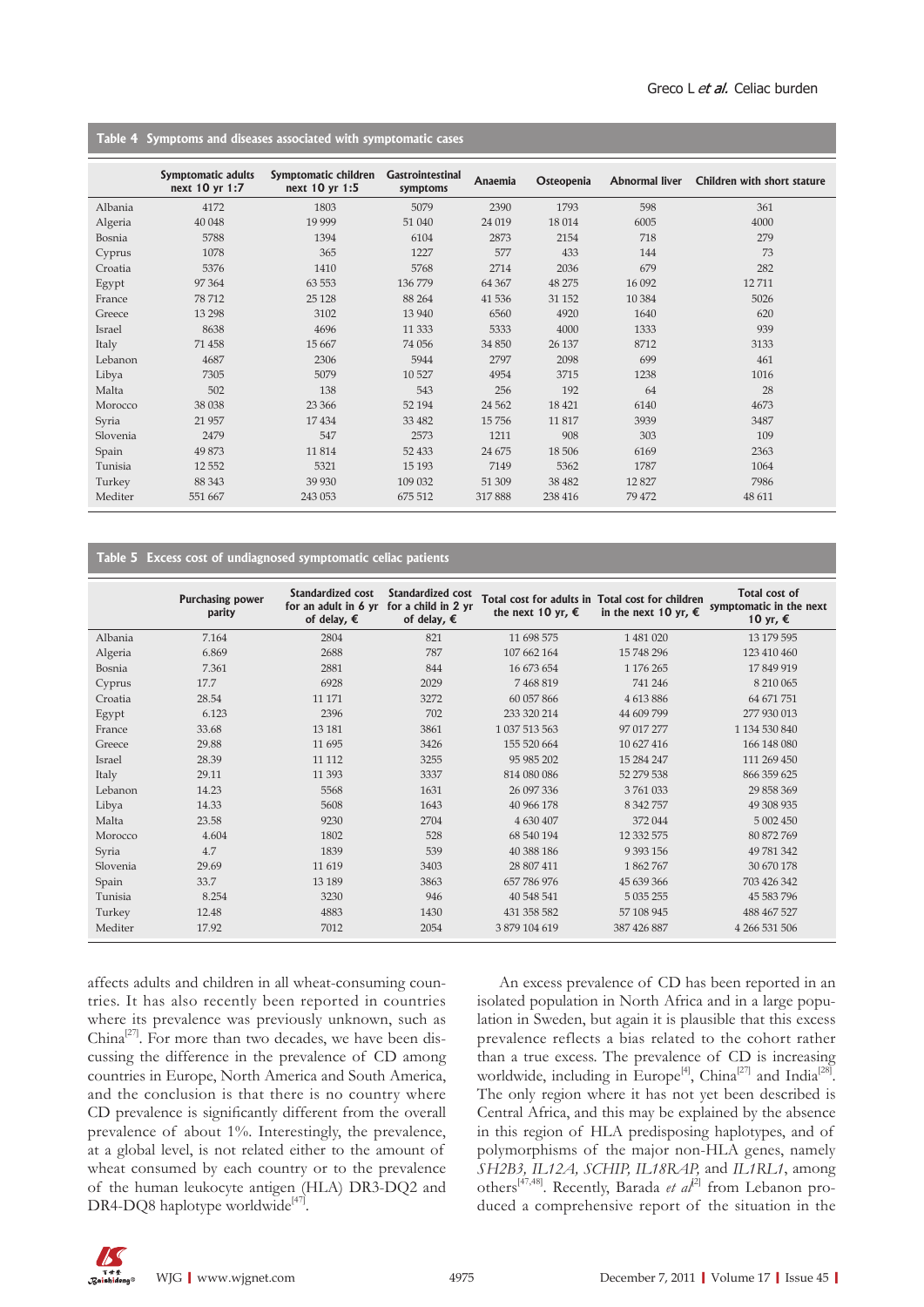| Table 6 Excess mortality in undiagnosed cases |  |  |  |  |  |  |
|-----------------------------------------------|--|--|--|--|--|--|
|-----------------------------------------------|--|--|--|--|--|--|

|          | Projected prevalence of CD | Death rate,             | Population expected deaths | Celiac deaths | <b>Excess celiac deaths</b> |
|----------|----------------------------|-------------------------|----------------------------|---------------|-----------------------------|
|          | in the next 10 yr          | deaths/1000 individuals | (next 10 yr)               | in next 10 yr | in next 10 yr               |
| Albania  | 38 223                     | 5.1                     | 193793                     | 3488          | 1550                        |
| Algeria  | 380 330                    | 4.6                     | 1764730                    | 31765         | 14 118                      |
| Bosnia   | 47483                      | 8.6                     | 409 780                    | 7376          | 3278                        |
| Cyprus   | 9372                       | 6.4                     | 59 982                     | 1080          | 480                         |
| Croatia  | 44 682                     | 11.8                    | 525 018                    | 9450          | 4200                        |
| Egypt    | 999 311                    | 4.9                     | 4876635                    | 87779         | 39 013                      |
| France   | 676 627                    | 8.6                     | 5791930                    | 104 255       | 46 335                      |
| Greece   | 108 598                    | 10.5                    | 1 141 363                  | 20 545        | 9131                        |
| Israel   | 83 943                     | 5.4                     | 455 811                    | 8205          | 3646                        |
| Italy    | 578 536                    | 10.7                    | 6 201 905                  | 111 634       | 49 615                      |
| Lebanon  | 44 342                     | 6                       | 267382                     | 4813          | 2139                        |
| Libya    | 76 534                     | 3.4                     | 260 982                    | 4698          | 2088                        |
| Malta    | 4200                       | 8.4                     | 35 193                     | 633           | 282                         |
| Morocco  | 383 098                    | 4.7                     | 1815883                    | 32 686        | 14 5 27                     |
| Syria    | 240 864                    | 3.7                     | 896 013                    | 16 128        | 7168                        |
| Slovenia | 20 091                     | 9.2                     | 184 839                    | 3327          | 1479                        |
| Spain    | 408 177                    | 10                      | 4 077 691                  | 73 398        | 32 622                      |
| Tunisia  | 114 472                    | 5.2                     | 595 256                    | 10715         | 4762                        |
| Turkey   | 818 050                    | 6                       | 4 908 301                  | 88 349        | 39 26 6                     |
| Mediter  | 5 0 7 6 9 3 4              | 7                       | 34 462 486                 | 620 325       | 275 700                     |

 $^2$ Undiagnosed celiac patients have 1.8 standard mortality rate $^{[39]}$ . CD: Celiac disease.

countries that face the Mediterranean Sea, thereby increasing the awareness of CD in the area.

The EUROMED program supports several healthpromoting activities across the Mediterranean, such as the surveillance of infectious diseases program and the Program for Transplants and Oncology EuroMed (Cancer Registries Network, Cancer screening and early diagnosis program, Mediterranean Transplant Network). Italy has requested that the CD epidemic be included in these programs (www.eeas.europa.eu/euromed/index\_en. htm). The first step in facing this epidemic is to estimate the burden of CD in the area. Here we provide a reliable and simple picture of the present situation and a prediction of the development of the CD epidemic in the next 10 years, up to 2021.

The prediction obtained by simple straightforward calculations is impressive. Mediterranean countries will have to be prepared to deal with a considerable number of CD patients in the near future. There will be more than 5 million cases, one million of which will be children. But, more than the overall figures, each country will be especially concerned about the national figures. Our estimates are conservative figures, since we estimated a constant population growth over the next ten years, whereas the faster growing countries may have a more rapid growth rate than slower growing countries. Data on symptoms and common clinical problems are available only for symptomatic individuals, while a considerable percentage of so-called "asymptomatic" subjects notoriously report significant complaints a posteriori<sup>[49]</sup>. A limitation of this study is related to the uncertainties inherent in any prediction given the wide confidence intervals of rates. However, the starting 1% prevalence rate is not only very robust, because of innumerable replications, but it also probably underestimates rather than overestimates the problem<sup>[4,28,50]</sup>. The rate of symptomatic versus asymptomatic individuals is also fairly conservative.

The financial burden estimate is not aimed to acquire more precision; we provide a gross figure for the spectrum of resources needed in each country for the services required by symptomatic patients. The priority issue is the availability of services; in many African countries, services are mostly only available in large cities and specialized health institutions. In the rural areas, the availability of services can be far less than that required. Hence, the cost of these services should, sadly, be subtracted from the total financial burden. This impending cohort of CD patients does require, and moreover will require, access to health services as inpatients or outpatients, for medical consultations, laboratory tests and, after diagnosis, financial support for a lifelong gluten-free diet. There is universal concern and many countries demand the expertise and support for dissemination of know how and capacity building for the management of CD.

The EuroMed - MEDICEL project (www.medicel. unina.it) offers a platform to analyze the problem and develop strategies, but active national plans are required to face the burgeoning epidemic, and the heavy burden that it will place on the health and the finances of the population.

### **ACKNOWLEDGMENTS**

This project was supported by Italian Ministry of Health, Direction of International Affairs, Project MEDICEL.

# **COMMENTS COMMENTS**

#### *Background*

The incidence of celiac disease (CD) (i.e., permanent gluten intolerance), is

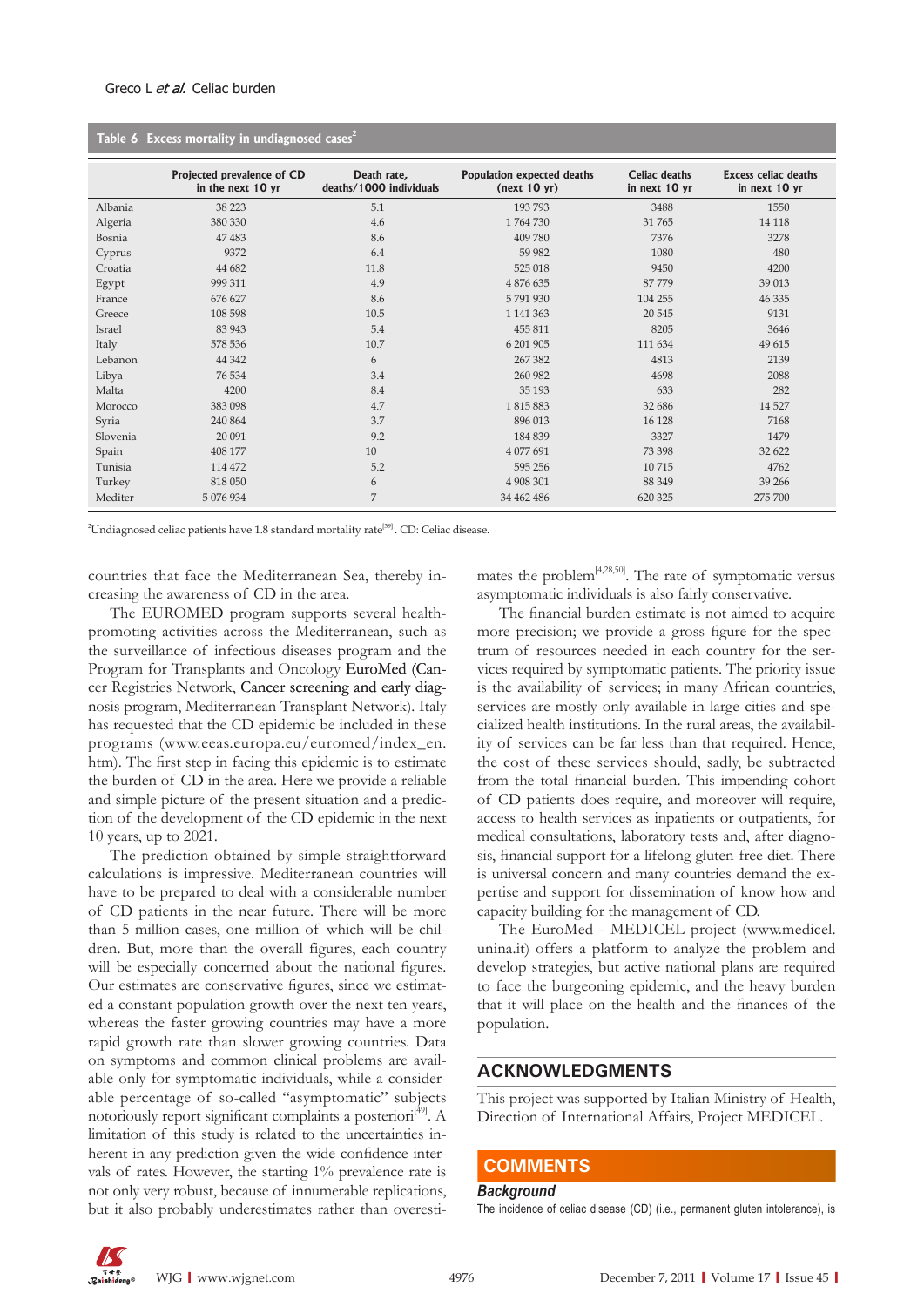increasing in all countries in which there is awareness of this intolerance. In all Western countries, including the United States and South America, the observed prevalence of the disease went from 1:1000 individuals to more than 1:100 individuals in two decades. However, large series of cases have recently been reported from "new" countries like India, China, North Africa and the Middle East. Celiac disease is expanding over and above any predicted trend, and has taken on the semblance of a real epidemic.

### *Research frontiers*

This expanding "epidemic" raises a series of unanswered research questions related to the following hot topics: (1) the weight of environmental factors in the increase of CD; (2) the genetic profile associated with predisposition to CD; (3) population differences in terms of genetic and environmental factors; and (4) the development of "sensitivity" to gluten

### *Innovations and breakthroughs*

In next 10 years, the Mediterranean area will have about half a billion inhabitants, 120 million of whom will be children. The projected number of CD cases in 2020 will be 5 million cases (1 million celiac children), with a relative increase of 11% compared to 2010. At a 2010 constant rate, there will be about 550 000 symptomatic adults and 240 000 sick children: 85% of patients will suffer from gastrointestinal complaints, 40% are likely to have anemia, 30% will be afflicted with osteopenia, 20% of children will have short stature and 10% will have abnormal liver enzymes. The estimated standardized medical costs for symptomatic celiac disease during the years of delay between onset of symptoms and diagnosis (mean: 6 years for adults, 2 years for children) will be about €4 billion (€387 million for the children) over the next 10 years. A delay in diagnosis is expected to increase mortality; about 600 000 deaths will occur among individuals affected by CD in the next 10 years, with an excess of 44.4% compared to ageand sex-matched controls.

### *Applications*

The data produced in this study provide a picture of the cohort of patients affected by CD that will develop over the next 10 years in each country of the Mediterranean Basin. Stakeholders and health professionals in each country now have the figures with which it is possible to base adequate plans to face this epidemic. The diagnostic protocol must be simplified and made available not only in specialized centers, usually in large cities, but it should be especially important in rural districts.

### *Terminology*

CD: Celiac disease is a permanent intolerance to gluten based on a genetic predisposition; Projected prevalence: The number of celiac cases that are expected to be present over the next 10 years; Excess mortality: Undiagnosed celiac cases have twice the risk of death compared to age- and sex-matched controls. If the expected cases are not diagnosed, there will be more than 200 000 excess deaths in the Mediterranean area; Growth failure: 20% of children (about 50 000) with undiagnosed CD are affected by weight loss and short stature, due to a growth failure.

#### *Peer review*

The paper is well written and deals with an important problem people are continuously facing.

# **REFERENCES**

- 1 **Cataldo F**, Montalto G. Celiac disease in the developing countries: a new and challenging public health problem. *World J Gastroenterol* 2007; **13**: 2153-2159
- 2 **Barada K**, Bitar A, Mokadem MA, Hashash JG, Green P. Celiac disease in Middle Eastern and North African countries: a new burden? *World J Gastroenterol* 2010; **16**: 1449-1457
- 3 **Rostami K**, Malekzadeh R, Shahbazkhani B, Akbari MR, Catassi C. Coeliac disease in Middle Eastern countries: a challenge for the evolutionary history of this complex disorder? *Dig Liver Dis* 2004; **36**: 694-697
- 4 **Mustalahti K**, Catassi C, Reunanen A, Fabiani E, Heier M, McMillan S, Murray L, Metzger MH, Gasparin M, Bravi E, Mäki M. The prevalence of celiac disease in Europe: results of a centralized, international mass screening project. *Ann Med* 2010; **42**: 587-595
- 5 **Rawashdeh MO**, Khalil B, Raweily E. Celiac disease in Arabs. *J Pediatr Gastroenterol Nutr* 1996; **23**: 415-418
- 6 **Bouguerra F**, Babron MC, Eliaou JF, Debbabi A, Clot J, Khaldi F, Greco L, Clerget-Darpoux F. Synergistic effect of two HLA heterodimers in the susceptibility to celiac disease in Tunisia. *Genet Epidemiol* 1997; **14**: 413-422
- 7 **Catassi C**, Rätsch IM, Gandolfi L, Pratesi R, Fabiani E, El Asmar R, Frijia M, Bearzi I, Vizzoni L. Why is coeliac disease endemic in the people of the Sahara? *Lancet* 1999; **354**: 647-648
- 8 **Lohi S**, Mustalahti K, Kaukinen K, Laurila K, Collin P, Rissanen H, Lohi O, Bravi E, Gasparin M, Reunanen A, Mäki M. Increasing prevalence of coeliac disease over time. *Aliment Pharmacol Ther* 2007; **26**: 1217-1225
- 9 **Roma E**, Panayiotou J, Karantana H, Constantinidou C, Siakavellas SI, Krini M, Syriopoulou VP, Bamias G. Changing pattern in the clinical presentation of pediatric celiac disease: a 30-year study. *Digestion* 2009; **80**: 185-191
- Gursoy S, Guven K, Simsek T, Yurci A, Torun E, Koc N, Patiroglu TE, Ozbakir O, Yucesoy M. The prevalence of unrecognized adult celiac disease in Central Anatolia. *J Clin Gastroenterol* 2005; **39**: 508-511
- 11 **Tatar G**, Elsurer R, Simsek H, Balaban YH, Hascelik G, Ozcebe OI, Buyukasik Y, Sokmensuer C. Screening of tissue transglutaminase antibody in healthy blood donors for celiac disease screening in the Turkish population. *Dig Dis Sci* 2004; **49**: 1479-1484
- 12 **Ertekin V**, Selimoğlu MA, Kardaş F, Aktaş E. Prevalence of celiac disease in Turkish children. *J Clin Gastroenterol* 2005; **39**: 689-691
- 13 **Akbari MR**, Mohammadkhani A, Fakheri H, Javad Zahedi M, Shahbazkhani B, Nouraie M, Sotoudeh M, Shakeri R, Malekzadeh R. Screening of the adult population in Iran for coeliac disease: comparison of the tissue-transglutaminase antibody and anti-endomysial antibody tests. *Eur J Gastroenterol Hepatol* 2006; **18**: 1181-1186
- 14 **Shahbazkhani B**, Malekzadeh R, Sotoudeh M, Moghadam KF, Farhadi M, Ansari R, Elahyfar A, Rostami K. High prevalence of coeliac disease in apparently healthy Iranian blood donors. *Eur J Gastroenterol Hepatol* 2003; **15**: 475-478
- 15 **Abu-Zekry M**, Kryszak D, Diab M, Catassi C, Fasano A. Prevalence of celiac disease in Egyptian children disputes the east-west agriculture-dependent spread of the disease. *J Pediatr Gastroenterol Nutr* 2008; **47**: 136-140
- 16 **Mankaï A**, Landolsi H, Chahed A, Gueddah L, Limem M, Ben Abdessalem M, Yacoub-Jemni S, Ghannem H, Jeddi M, Ghedira I. Celiac disease in Tunisia: serological screening in healthy blood donors. *Pathol Biol* (Paris) 2006; **54**: 10-13
- 17 **Ben Hariz M**, Kallel-Sellami M, Kallel L, Lahmer A, Halioui S, Bouraoui S, Laater A, Sliti A, Mahjoub A, Zouari B, Makni S, Maherzi A. Prevalence of celiac disease in Tunisia: massscreening study in schoolchildren. *Eur J Gastroenterol Hepatol* 2007; **19**: 687-694
- 18 **Bdioui F**, Sakly N, Hassine M, Saffar H. Prevalence of celiac disease in Tunisian blood donors. *Gastroenterol Clin Biol* 2006; **30**: 33-36
- 19 **Shamir R**, Lerner A, Shinar E, Lahat N, Sobel E, Bar-or R, Kerner H, Eliakim R. The use of a single serological marker underestimates the prevalence of celiac disease in Israel: a study of blood donors. *Am J Gastroenterol* 2002; **97**: 2589-2594
- 20 **Khuffash FA**, Barakat MH, Shaltout AA, Farwana SS, Adnani MS, Tungekar MF. Coeliac disease among children in Kuwait: difficulties in diagnosis and management. *Gut* 1987; **28**: 1595-1599
- 21 **Bouguerra R**, Ben Salem L, Chaâbouni H, Laadhar L, Essais O, Zitouni M, Haouet S, Ben Slama C, Ben Ammar A, Zouari B, Makni S. Celiac disease in adult patients with type 1 diabetes mellitus in Tunisia. *Diabetes Metab* 2005; **31**: 83-86
- 22 **Ashabani A**, Abushofa U, Abusrewill S, Abdelazez M, Tucková L, Tlaskalová-Hogenová H. The prevalence of coeliac disease in Libyan children with type 1 diabetes mellitus. *Diabetes Metab Res Rev* 2003; **19**: 69-75